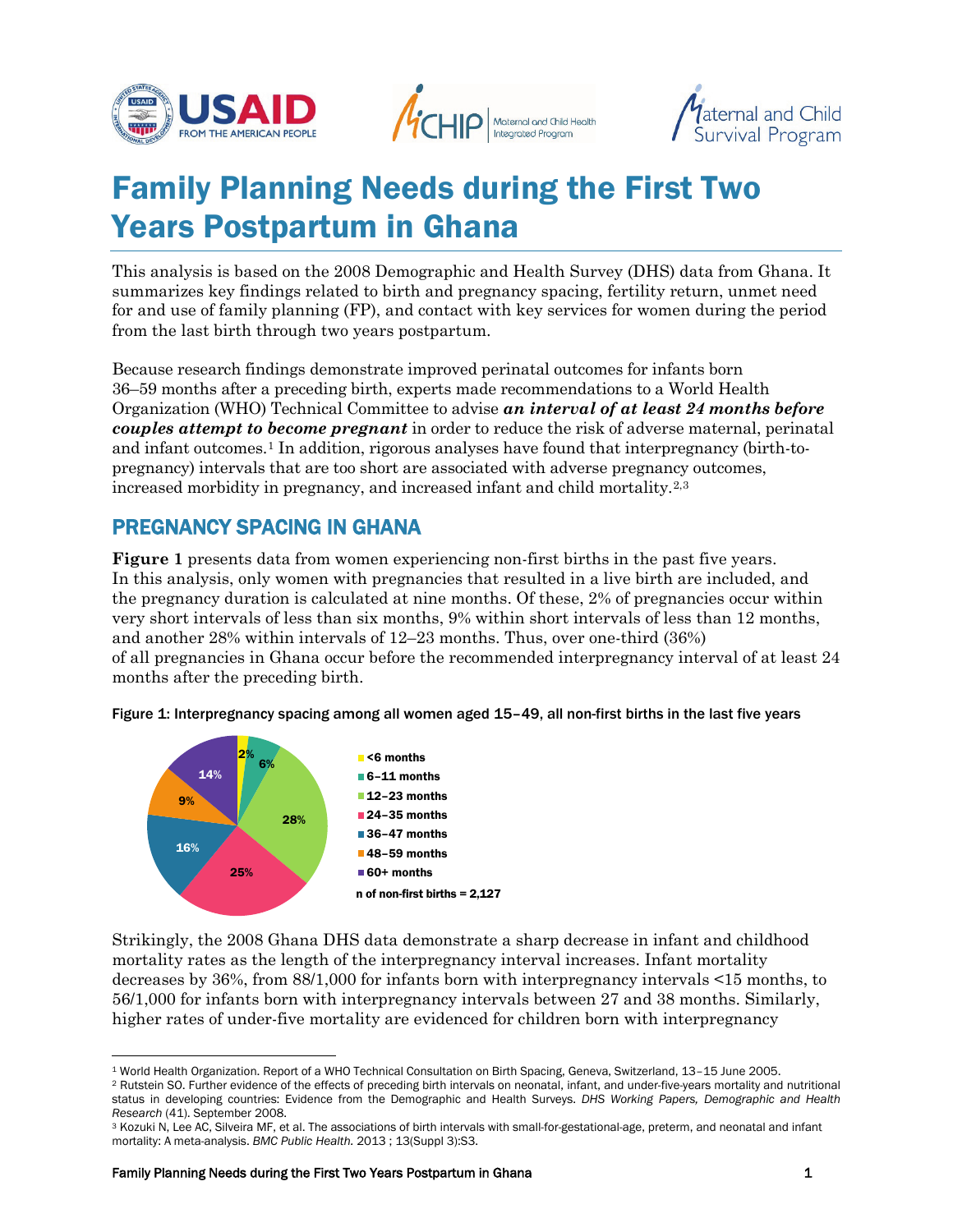intervals of less than 15 months (131/1,000) compared with children born with interpregnancy intervals between 27 and 38 months (83/1,000).

## PROSPECTIVE UNMET NEED FOR FAMILY PLANNING

Data from 1,178 women within two years of having given birth were used to examine unmet need, as illustrated below in **Figure 2**. In this analysis, unmet need for FP is defined prospectivel[y4](#page-1-0) based on the woman's desired timing for her next pregnancy, if any, and her current use of contraception. Prospective unmet need based on fertility preferences looking forward is most likely to predict a woman's need for FP in the extended postpartum period.

Among Ghanaian women within two years postpartum, 77% have an unmet need for FP; 19% are using a method of FP; and only 2% of women desire another pregnancy within two years.

Figure 2: Prospective unmet need for FP among women within 0–23 months postpartum



## UNMET NEED FOR SPACING AND LIMITING

**Figure 3** demonstrates the prospective unmet need for FP by women's desires for spacing and limiting births through two years postpartum. Total unmet need decreases as the number of months post-delivery increases. From 0–5 months postpartum, overall unmet need is 92%. Overall unmet need decreases to 79% among women 6–11 months postpartum, and then decreases further to 68% among women 12–23 months postpartum. With regard to women's fertility desires within total unmet need, the levels of unmet need for limiting decrease throughout the two-year postpartum period, from 27% (0–5 months) to 22% (6–11 months) to 19% (12–23 months). Similarly, the unmet need for spacing decreases over this same period, going from 64% (0–5 months) to 57% (6–11 months) to 49% (12–23 months).





## RETURN TO FERTILITY AND RISK OF PREGNANCY

The figures on the following page illustrate key factors related to return to fertility and risk of pregnancy. **Figure 4** shows that among all women 0–23 months postpartum, 18% of women are sexually active during the first six months postpartum and 19% have experienced menses return during the same period. By the second year postpartum, 74% of women are sexually active and 80% have seen menses return.

<span id="page-1-0"></span> $4$  The definition for prospective unmet need is based on the DHS question: "Would you like your next child within the next two years or would you like no more children?"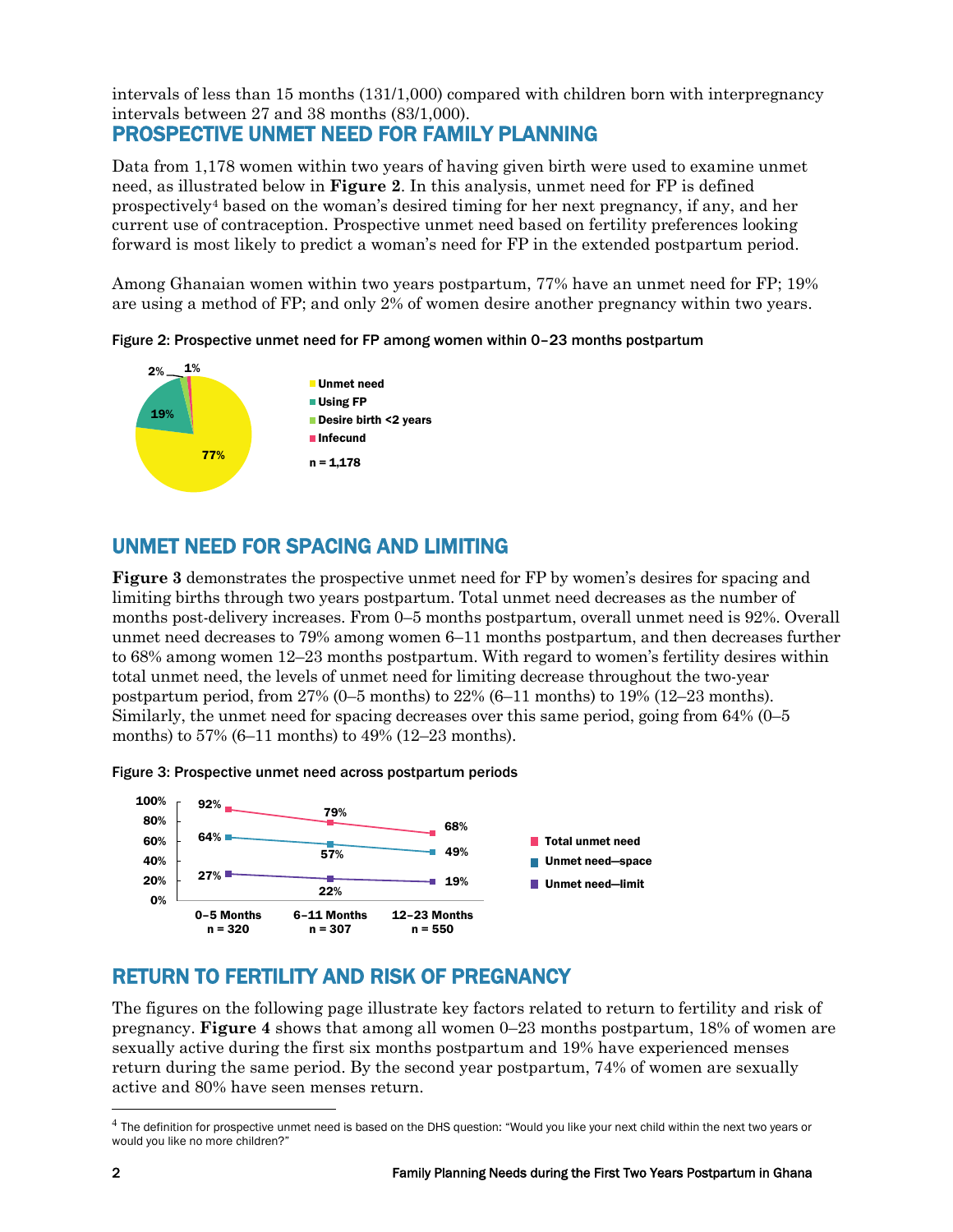**Figure 5** looks at the subset of sexually active women during the same period and illustrates how risk of pregnancy increases over time during the two years postpartum. While 37% of sexually active women are at risk of pregnancy during the first six months postpartum, this risk increases to 73% of women from 6–11 months postpartum, and then to 75% of women 12–23 months postpartum.[5](#page-2-0)



#### METHOD MIX FOR POSTPARTUM FAMILY PLANNING USERS

Among the 223 postpartum family planning users, the largest proportion (31%) use injectables, followed by the pill (23%), condoms (14%), female sterilization, and implants (2%). The remaining 21% use traditional methods (withdrawal and periodic abstinence).

**Figure 6** shows the method mix among postpartum women by their reproductive intentions. Among women who are using FP to limit, 87% are using short-acting or traditional methods, while only 13% are using long-acting or permanent methods, such as female sterilization (7%) and implants (5%). For women intending to space, the mix is also dominated by short-acting methods. Of note is the similarity between the two groups, including the small percentage of long-acting methods in women intending to limit and the usage of implants among women intending to space.





<span id="page-2-0"></span> $<sup>5</sup>$  The composite not-at-risk calculation includes: (1) women 0-5 months postpartum who are exclusively breastfeeding, or providing</sup> breastmilk and plain water only, or are using a modern FP method; (2) women 6–11 months postpartum who are exclusively breastfeeding and menses have not returned, or providing breastmilk and plain water only and menses have not returned, or are using a modern FP method; (3) women 12–23 months postpartum who are using a modern FP method.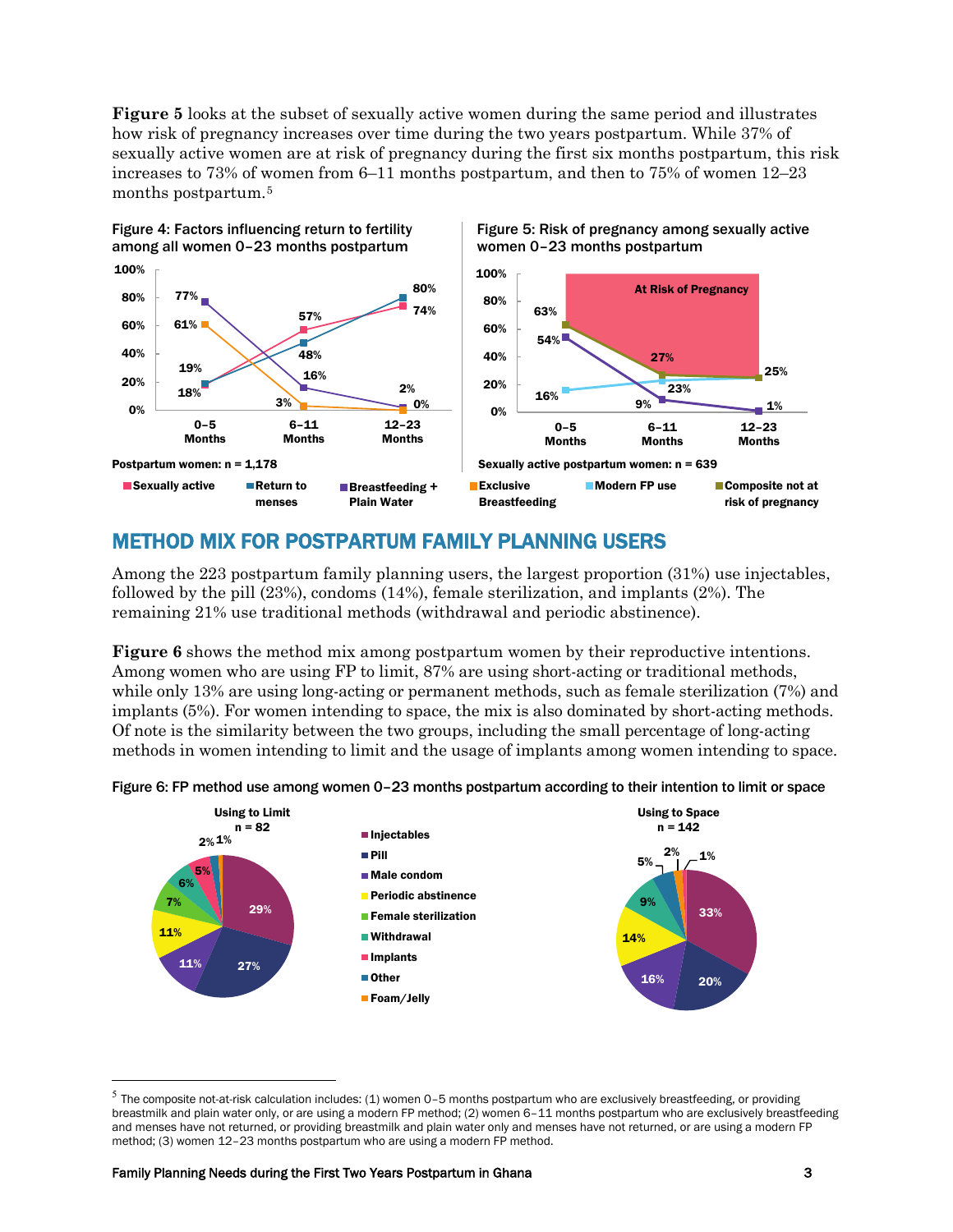## CONTRACEPTIVE USE BY PLACE OF DELIVERY

According to the 2008 DHS, 57% of all births in Ghana occur at a health facility, while 42% occur at home. **Figure 7** shows that overall, 18% of postpartum women who delivered at a health facility are using a modern method of FP, compared with only 9% of women who delivered at home.



Figure 7: Uptake of family planning during the 0–23 months postpartum period by place of delivery

#### **CONCLUSION**

Thirty-six percent of all non-first births in Ghana are spaced less than the recommended 24 month interpregnancy interval, putting women and their infants at increased risk for poor maternal and perinatal outcomes. In developing countries, if all women waited 24 months after a birth before having another child, infant deaths (<1 year) would decrease by 10%, and child deaths (ages  $1-4$  years) would fall by  $21\%$ .<sup>[6](#page-3-0)</sup> This analysis demonstrates that women in Ghana have a significant unmet need for FP during the two years after a birth. Total unmet need decreases during this period (from 92% to 68%), in part due to the higher proportion of women starting contraception as time elapses after a birth.

In Ghana, risk of pregnancy increases over time during the two years postpartum. While 37% of sexually active women are at risk of pregnancy during the first six months postpartum, this risk increases to 73% among women 6–11 months postpartum, and then to 75% among women 12–23 months postpartum. While sexual activity is low in the first six months after birth, by the second year postpartum almost three-quarters (74%) of women are sexually active, amplifying the number of women at risk of pregnancy during this period.

Method mix in Ghana relies heavily on short-term methods, with the majority of postpartum women relying on injectables (31%) and only 5% using long-acting or permanent methods (implants and female sterilization). However, the unmet need to limit is high for postpartum women (27% among women 0–5 months postpartum and 19% among women 12–23 months). Increased postpartum use of long-acting methods of FP would improve women's ability to achieve both spacing and limiting fertility desires.

Perhaps reflective of access to services, women who deliver at home are much less likely to use a modern FP method than those who deliver in a health facility (9% and 18% respectively). These findings demonstrate the need for increased community-based services in rural settings. **Program evidence indicates that offering postpartum family planning (PPFP) counseling during antenatal care and offering PPFP services during all maternal and child health contacts, such as facility-based births and immunization sessions, can be effective for increasing awareness of, demand for and use of FP in this critical period.**

<span id="page-3-0"></span> $^6$  Cleland J, Conde-Agudelo A, Peterson H, Ross J, Tsui A. Contraception and health. The Lancet. 2012; 380(9837):149-156.